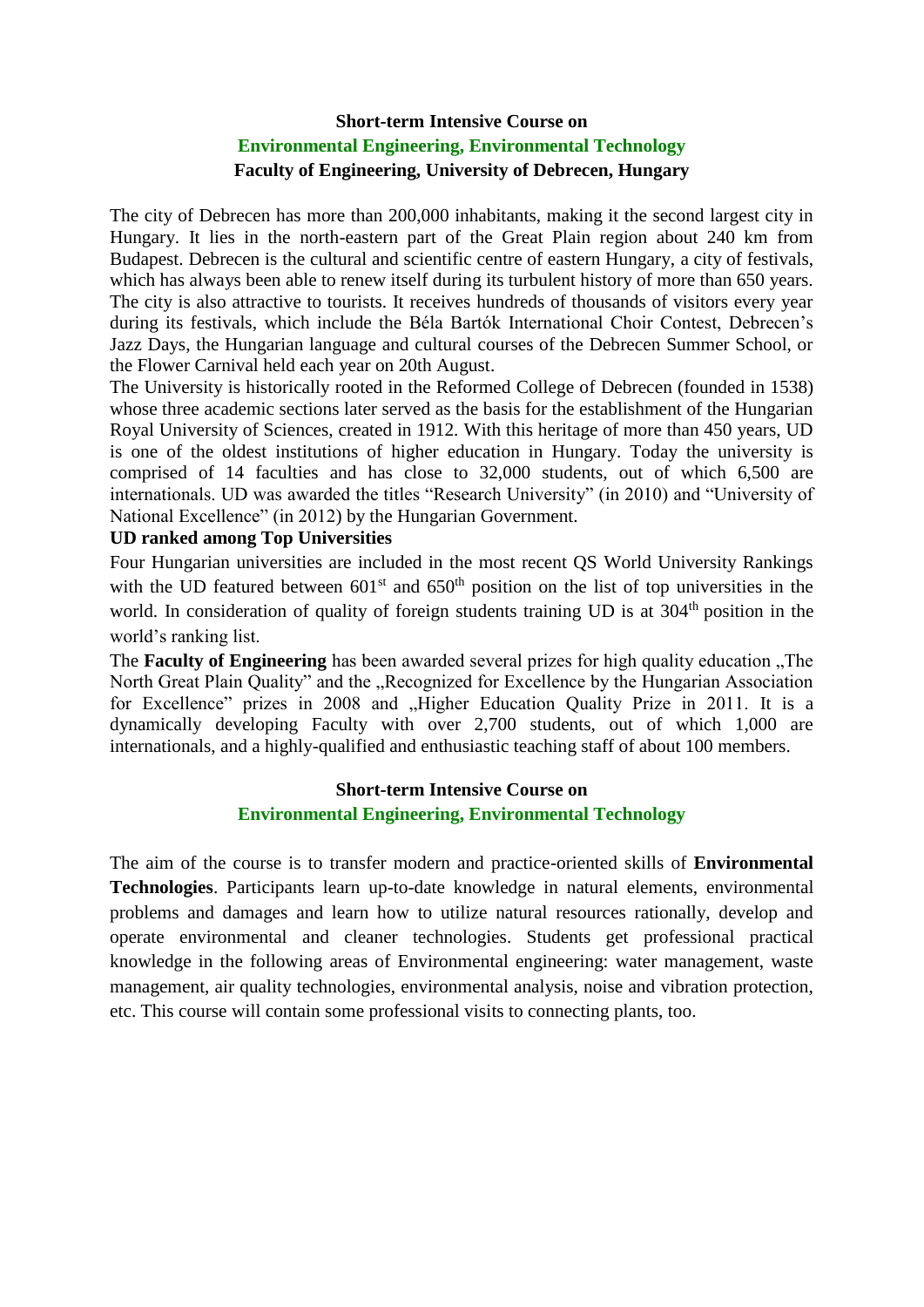# **Half-year Intensive Course**

#### **Course list for autumn semester:**

| Name of Subject/                | Number of      |                 | Require- | <b>Credit</b> | <b>Responsible for the</b> |
|---------------------------------|----------------|-----------------|----------|---------------|----------------------------|
| Neptun code                     | teaching       |                 | ment     | <b>Points</b> | subject                    |
|                                 | hours/week:    |                 |          |               |                            |
|                                 | Lecture        | <b>Practice</b> |          |               |                            |
| <b>Measurement Techniques</b>   |                |                 |          |               |                            |
| and Monitoring of               |                |                 |          |               | Dr. Ildikó Bodnár/         |
| Environmental                   | $\overline{2}$ | 1               | msg      | 3             | Dr. Andrea Üveges-         |
| Engineering II.                 |                |                 |          |               | Keczán                     |
| MFKMM32K03-EN                   |                |                 |          |               |                            |
| Water Management and            |                |                 |          |               |                            |
| <b>Water Quality Protection</b> | $\overline{2}$ | 1               |          | 3             | Dr. Ildikó Bodnár          |
| L                               |                |                 | e        |               |                            |
| MFVGV31K03-EN                   |                |                 |          |               |                            |
| Waste Management II.            | $\overline{2}$ | $\overline{2}$  |          | 3             | Dr. Norbert Boros          |
| MFHUG32K03-EN                   |                |                 | msg      |               |                            |
| Noise and Vibration             |                |                 |          |               |                            |
| Protection II.                  | $\Omega$       | 3               | msg      | 3             | Dr. Dénes Kocsis           |
| MFZRV32K03-EN                   |                |                 |          |               |                            |

### **Course list for spring semester:**

| Name of Subject/<br>Neptun code | Number of<br>teaching |                 | Require-<br>ment | <b>Credit</b><br><b>Points</b> | <b>Responsible for the</b><br>subject |
|---------------------------------|-----------------------|-----------------|------------------|--------------------------------|---------------------------------------|
|                                 | hours/week:           |                 |                  |                                |                                       |
|                                 | Lecture               | <b>Practice</b> |                  |                                |                                       |
| <b>Measurement Techniques</b>   |                       |                 |                  |                                |                                       |
| and Monitoring of               |                       |                 |                  |                                | Dr. Ildikó Bodnár/                    |
| Environmental                   | $\overline{c}$        | $\overline{2}$  | msg              | 3                              | Dr. Andrea Üveges-                    |
| Engineering I.                  |                       |                 |                  |                                | Keczán                                |
| MFKMM31K03-EN                   |                       |                 |                  |                                |                                       |
| Water Management and            |                       |                 |                  |                                |                                       |
| <b>Water Quality Protection</b> | $\mathfrak{D}$        | 1               |                  | 3                              | Dr. Ildikó Bodnár                     |
| H.                              |                       |                 | e                |                                |                                       |
| MFVGV32X03 -EN                  |                       |                 |                  |                                |                                       |
| Waste Management I.             | $\mathfrak{D}$        | $\theta$        |                  | 3                              | Dr. Norbert Boros                     |
| MFHUG31X03 -EN                  |                       |                 | e                |                                |                                       |
| Noise and Vibration             |                       |                 |                  |                                |                                       |
| Protection I.                   | $\overline{c}$        | $\theta$        | e                | 3                              | Dr. Dénes Kocsis                      |
| MFZRV31K03-EN                   |                       |                 |                  |                                |                                       |